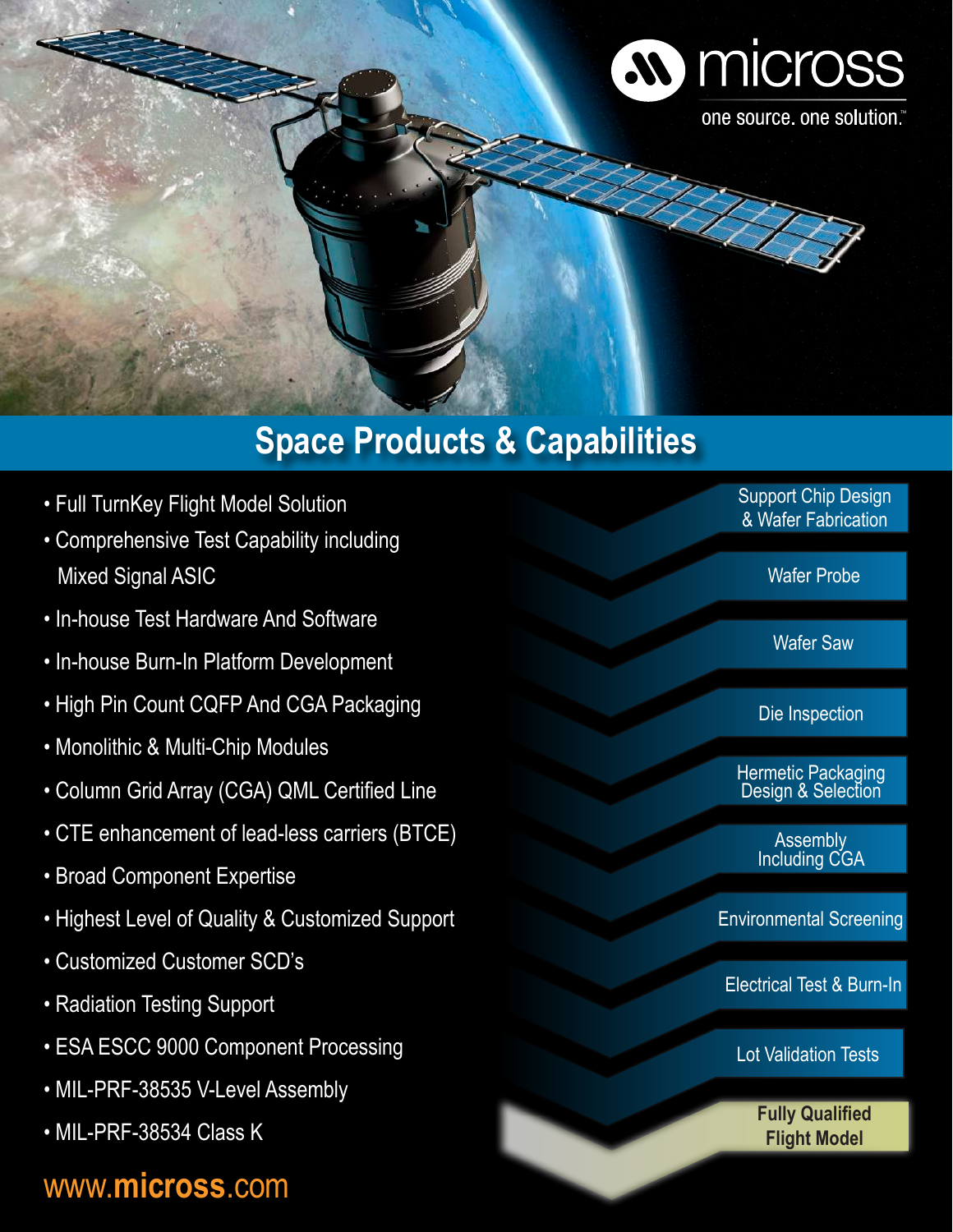### **Space Capabilities**





November 1, 2018 • Revision 1.3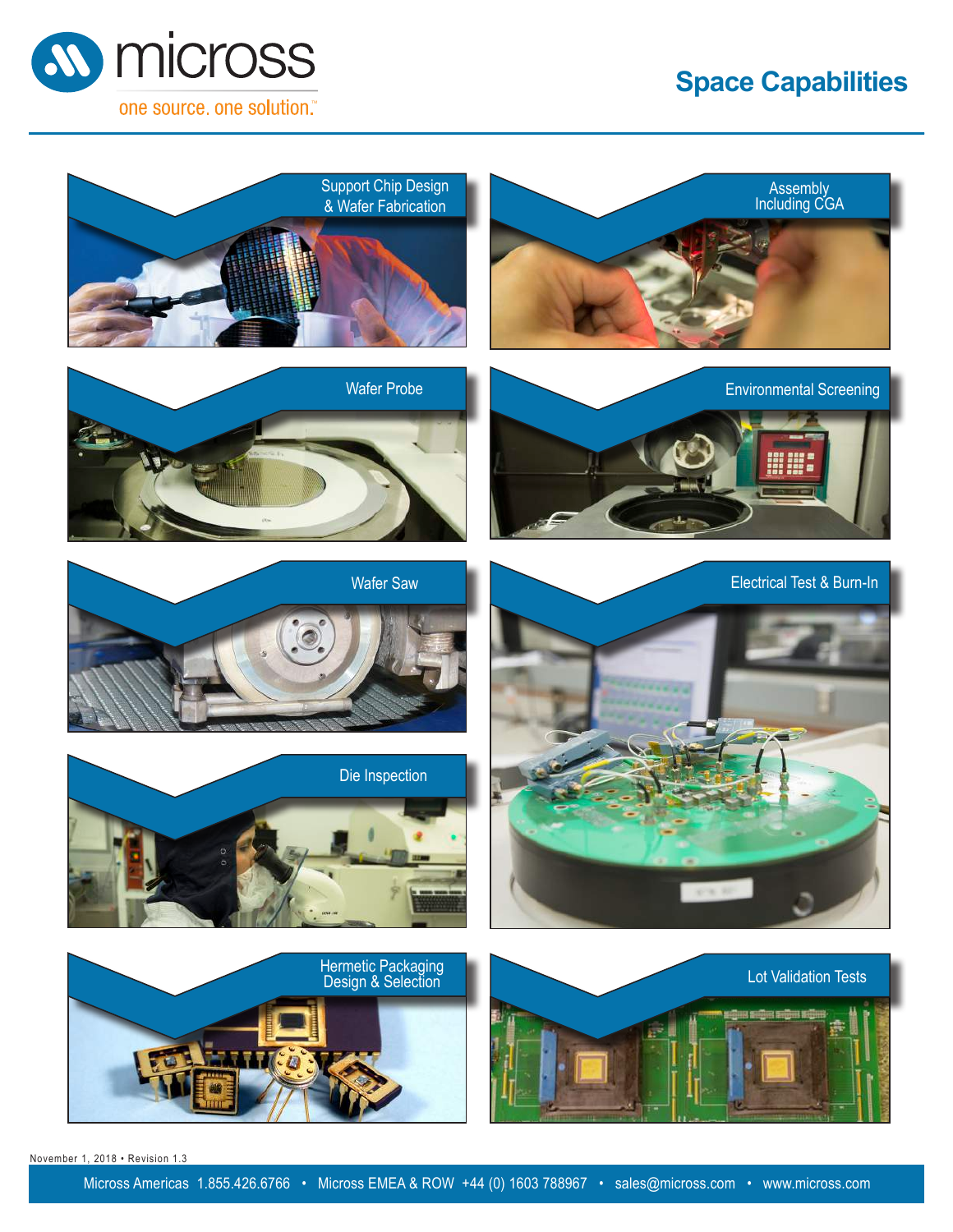### **Space Capabilities**



#### one source, one solution.

Micross is the global one-source provider of Bare Die & Wafers, Advanced Interconnect Technology, Custom Packaging & Assembly, Component Modification Services, Electrical & Environmental Testing and Hi-Rel Products to manufacturers and users of semiconductor devices. In business for more than 40 years, our extensive hi-reliability capabilities serve the Aerospace & Defense, Space, Medical and Industrial markets. Micross possesses the sourcing, packaging, assembly, engineering, test and logistics expertise needed to support an application throughout its entire program cycle.

### **A SELECTION OF SPACE PROGRAMS THAT MICROSS HAS PARTICIPATED IN:**

- **Cassini**
- **NPOESS**
- AEHF1-6
- **Astrolink** 
	- **Gallileo**

• Milstar

- **Aerion**
- **SWARM**
- **Sentinel**
- **Earthcare**
- Metop 2nd Generation
- TerraSAR-X









**The devices contained in the table below are representative of the variety, complexity and breath of space products for which Micross has proven manufacturing capability.**

| <b>DISCRETE</b>                                                                                                                                                                                                                                                                                                                                                   | <b>INTERFACE</b>                                                                                                                                                                                                                                                                                                                                                                                                                                                                                                                | <b>MIXED SIGNAL</b>                                                                                                                                                 | <b>LINEAR</b>                                                                                                                                                                                                                                                                                                                                                                                                                                                                                          | <b>MEMORY</b>                                                                                                                                                                                      | <b>VLSI</b>                                                                                                                                                                                                                                                                                                                                               | <b>SPECIAL</b><br><b>FUNCTION</b>                                                                                                                                                                                                                                                                                                                                                                                                                                                                                                                                                                                                                                                                                                                                       | <b>LOGIC</b>                                                                                                                                                                    |
|-------------------------------------------------------------------------------------------------------------------------------------------------------------------------------------------------------------------------------------------------------------------------------------------------------------------------------------------------------------------|---------------------------------------------------------------------------------------------------------------------------------------------------------------------------------------------------------------------------------------------------------------------------------------------------------------------------------------------------------------------------------------------------------------------------------------------------------------------------------------------------------------------------------|---------------------------------------------------------------------------------------------------------------------------------------------------------------------|--------------------------------------------------------------------------------------------------------------------------------------------------------------------------------------------------------------------------------------------------------------------------------------------------------------------------------------------------------------------------------------------------------------------------------------------------------------------------------------------------------|----------------------------------------------------------------------------------------------------------------------------------------------------------------------------------------------------|-----------------------------------------------------------------------------------------------------------------------------------------------------------------------------------------------------------------------------------------------------------------------------------------------------------------------------------------------------------|-------------------------------------------------------------------------------------------------------------------------------------------------------------------------------------------------------------------------------------------------------------------------------------------------------------------------------------------------------------------------------------------------------------------------------------------------------------------------------------------------------------------------------------------------------------------------------------------------------------------------------------------------------------------------------------------------------------------------------------------------------------------------|---------------------------------------------------------------------------------------------------------------------------------------------------------------------------------|
| <b>Diode</b><br>Diode Array<br>Diode Bridge<br><b>FET Array</b><br><b>FET Transistor</b><br><b>Hall Effect Switch</b><br><b>IGBT Transistor</b><br><b>JFET Transisto</b><br><b>MOSFET Transistor</b><br>Array<br>Optocoupler<br>Optocoupler/<br>Transistor<br>Power<br><b>MOSFET</b><br>Transistor<br><b>Transistor Arrav</b><br>SiC diodes<br><b>SiC MOSFETs</b> | Analog MUX<br>Analog Switch<br><b>Clock Driver</b><br>Decoder/Counter<br><b>Driver</b><br><b>LED Driver</b><br>Line Driver<br>Line Driver/Receiver<br>Line Receiver<br><b>Linear Driver</b><br>Logic Level Driver<br><b>MOSFET Driver</b><br>Motor<br>Controller<br>Multiplexer<br>Peripheral<br><b>Driver</b><br>Power Driver<br>Power Supply<br>Supervisory<br>Pulse Width<br>Modulator<br>Serial Adapter<br><b>TAXI Chip</b><br>Timer<br><b>Special Function</b><br>Interface<br><b>Driver</b><br>Multiplexer<br>Transceiver | A/D Converter<br>Controller<br>D/A Converter<br>Custom IC<br><b>PLLs</b><br>DSP based<br>measurements<br>LVDS drivers &<br>health monitoring<br>DC Characterization | Analog Gate<br><b>Analog Switch</b><br><b>Current Amp</b><br><b>Current Buffer</b><br><b>D/A Converter</b><br>Four Quadrant<br>Multiplier<br><b>Instrumentation AMP</b><br>Log-Amp<br>Modulator/<br>Demodulator<br>Op-Amp<br><b>Phase Decoder</b><br><b>Phase Locked Loop</b><br>RF/IF Op-Amp<br><b>RMS Sensor</b><br>Sample and Hold<br>Amp<br><b>VCO</b><br><b>Voltage Comparator</b><br><b>Voltage Converter</b><br><b>Voltage Follower</b><br><b>Voltage Reference</b><br><b>Voltage Regulator</b> | <b>DRAM</b><br>Dual-Port RAM<br><b>ECL PAM</b><br><b>EEPROM</b><br><b>EPLD</b><br><b>FIFO</b><br>Module<br>Nonvolatile RAM<br><b>PROM</b><br><b>SRAM, SSRAM</b><br>SDRAM, DDR,<br>DDR <sub>3</sub> | 4 bit Slice<br>Microprocessor<br><b>DMA Address</b><br>Generator<br>Dual-Rate<br>Demodulator<br>FFT Processor LAN<br>Controller<br>Peripherals<br><b>SCSI Controller</b><br><b>Vector Signal</b><br>Processor<br><b>VLSI</b><br><b>FPGA</b><br>Spacewire I/O<br><b>RF CAPABILITY</b><br>Splitter<br><b>VCO</b><br><b>Power Amplifiers</b><br>Synthetizers | Data Synchronizer<br><b>Avionic Receiver-</b><br><b>Transmitter</b><br>Cache Tag RAM<br>Checker/Generator<br><b>Clock Generator</b><br>Compartor<br>Data Sychonizer<br><b>DC-DC Converter</b><br><b>Divider</b><br><b>Four Phase Clock</b><br><b>Driver</b><br>Freq. To Digital<br>Converter<br><b>Function Generator</b><br><b>HD Path controller</b><br>Log Adder<br><b>Manchester</b><br>Encoder/Decoder<br><b>Motor Driver</b><br><b>Nuclear Event</b><br>Detector<br>Phase-Frg. Detector<br>Poser Seq.<br><b>Program Control Unit</b><br>PAM I/O Timer<br><b>Supply Voltage</b><br>Supervisor<br><b>System Timing</b><br>Controller<br><b>Temperture Sensor</b><br>Timer<br><b>Tri-Quint Counter</b><br><b>Voltage Supervisor</b><br>Voltage To Freq.<br>Converter | <b>BI-Bus Transceiver</b><br><b>BICMOS</b><br><b>CMOS</b><br><b>STL</b><br><b>ECL</b><br>PLD<br><b>Serial Adapter</b><br><b>Shift Register</b><br>TTL (L, LS, AS, S,<br>H, etc. |

November 1, 2018 • Revision 1.3